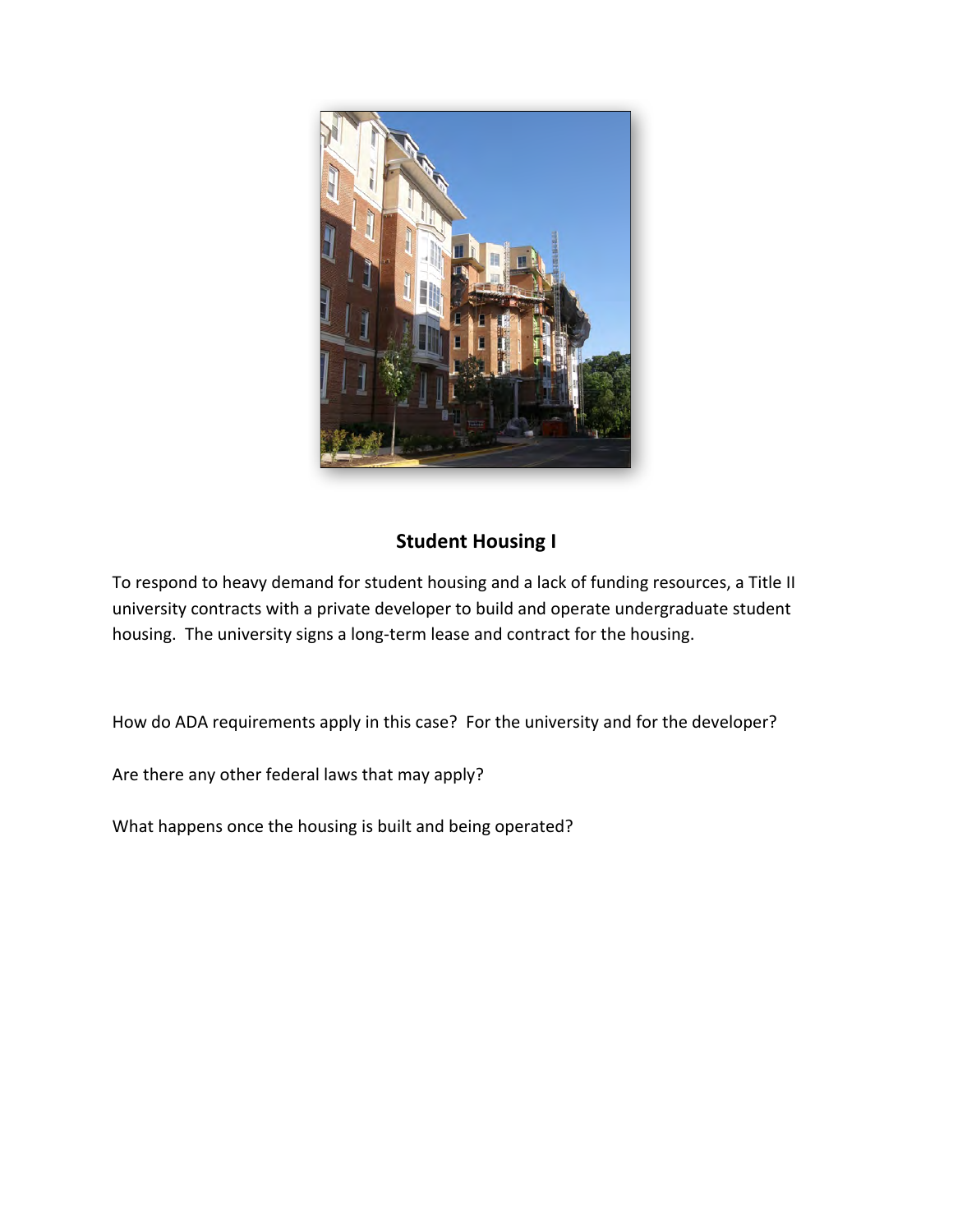

#### **Student Housing II**

In another way that higher education adds to the available housing, a Title II university buys an existing apartment complex off campus to meet housing needs of expanding undergraduate student enrollment. The complex was initially built in 1975 and although the entrance and common areas are accessible, none of its current units have any accessibility features. Due to the age of the complex, the university plans some renovations before students move in.

As the university plans the renovations, what should it be doing to ensure ADA compliance?

Do all of the units need to be renovated?

Can accessible units all be located in one or two buildings?

Can the university decide to provide accessible housing on campus and not in the newly acquired complex?

The university is planning on providing shuttle bus service back to campus. What is required for accessibility?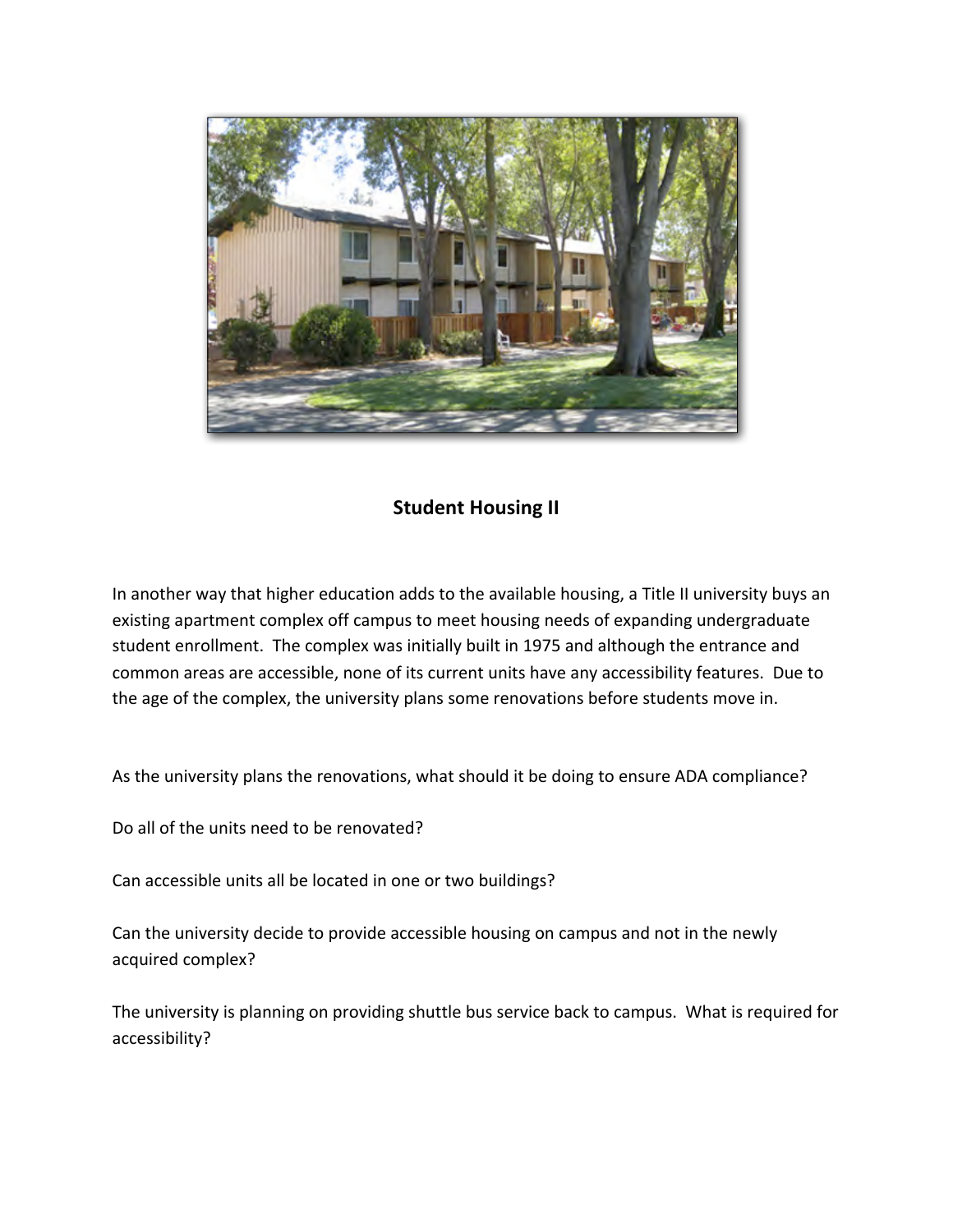

### Historic Building - University President's Home

A Title II university has held events at the president's home for many years. In the last year, the university was embarrassed when participants at two events were using wheelchairs and there was no accessible entrance to the home. In the past, the university had relied on participants using a wheelchair to "self-identify" prior to the event. The university had been under the impression that the historic home was "protected" and didn't need to be modified.

What is the university's obligation under the ADA for events held at the president's home?

Does self-reporting or asking for advance notice from attendees for accessibility work?

How do the program accessibility requirements apply?

What historic preservation provisions may apply?

What should the university do?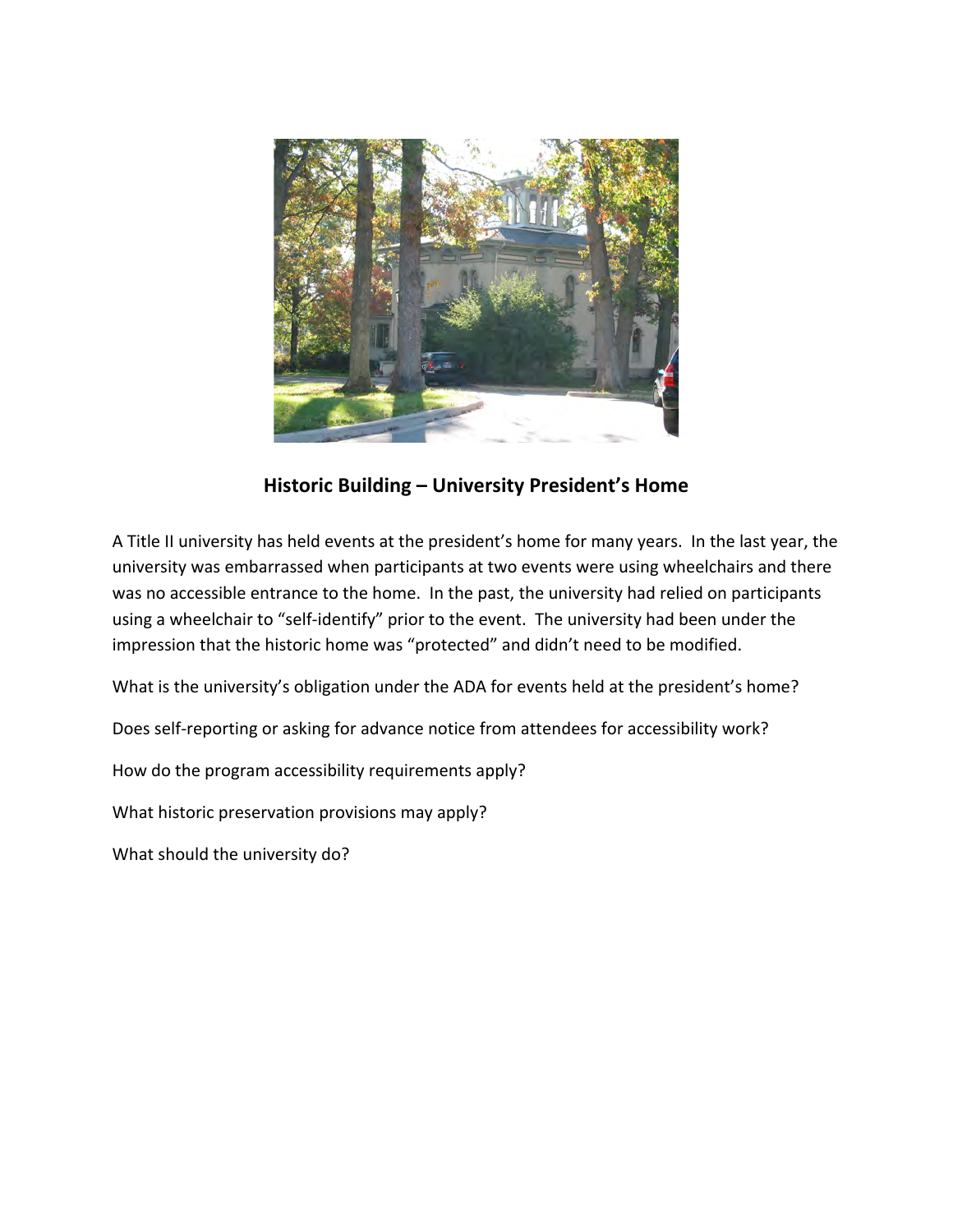

## **Temporary Classrooms**

A county school system with a rapidly growing student population relies on portable classrooms to meet the demand for additional classrooms. At some school locations, the amount of land that is available for "portables" is limited. School system facility staff decided to make some portables accessible and others not accessible to lower costs and increase density.

What ADA requirements apply to portable classrooms?

Can the school system have some portables accessible and shift classes and events as needed?

How do the program accessibility, alteration requirements, and section 504 apply?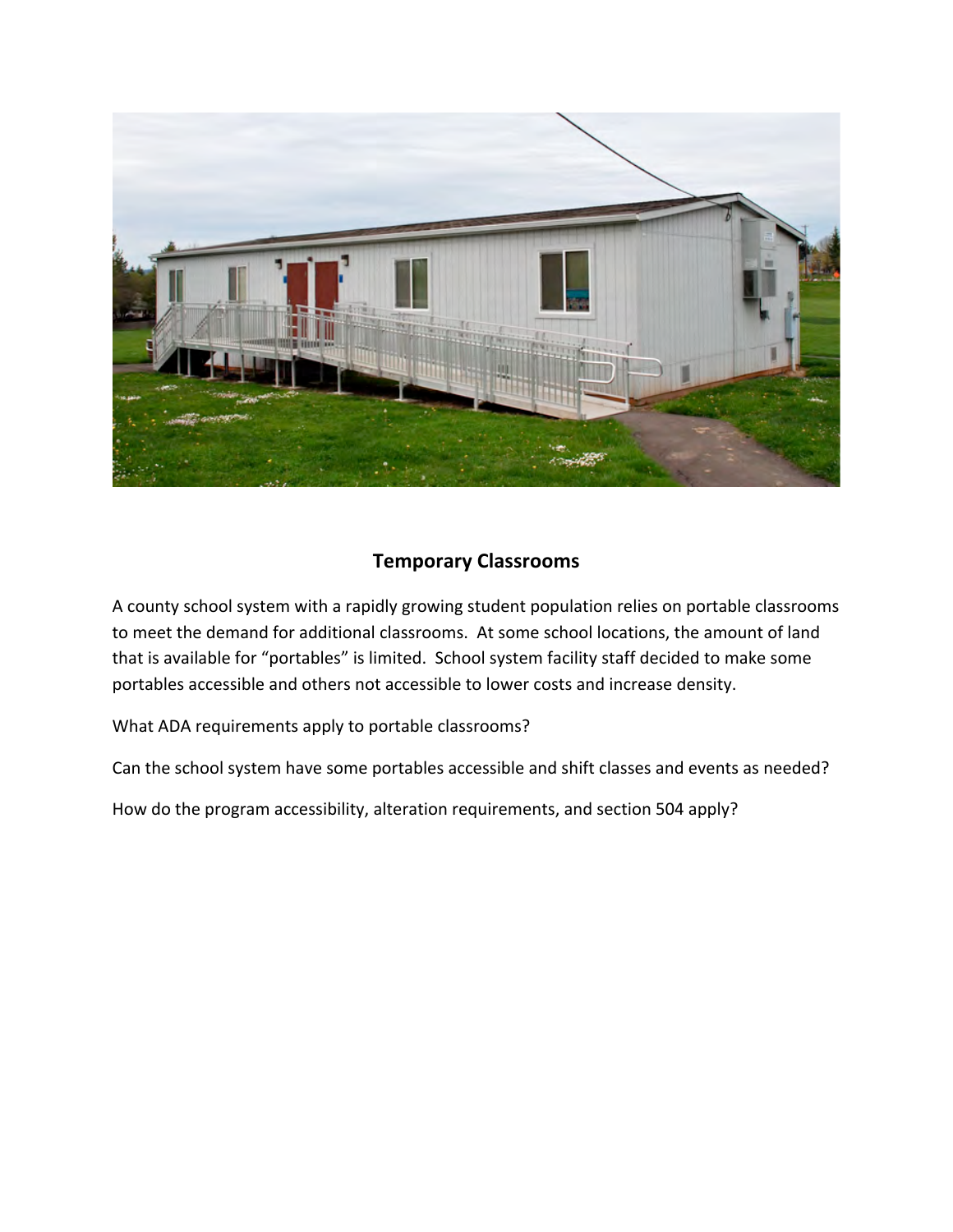

# **Resurfacing Parking Lot at a Government Facility**

A government facility first developed in 1985 has decided to resurface its parking lot of 95 parking spaces. It plans to completely repave and repaint. Some years ago, accessible parking spaces were provided but customers have complained that the slopes at those spaces are too steep. A good part of the parking lot has sloped surfaces to facilitate drainage.

What ADA requirements apply to the resurfacing of the parking lot?

The local building code official told the owners that no changes in the parking spaces were needed to continue to comply with the building code. How does that fit with ADA requirements? 

The engineer says there is conflict between locating the accessible spaces on the closest accessible route to the accessible entrance(s) and slope requirements. What can be done?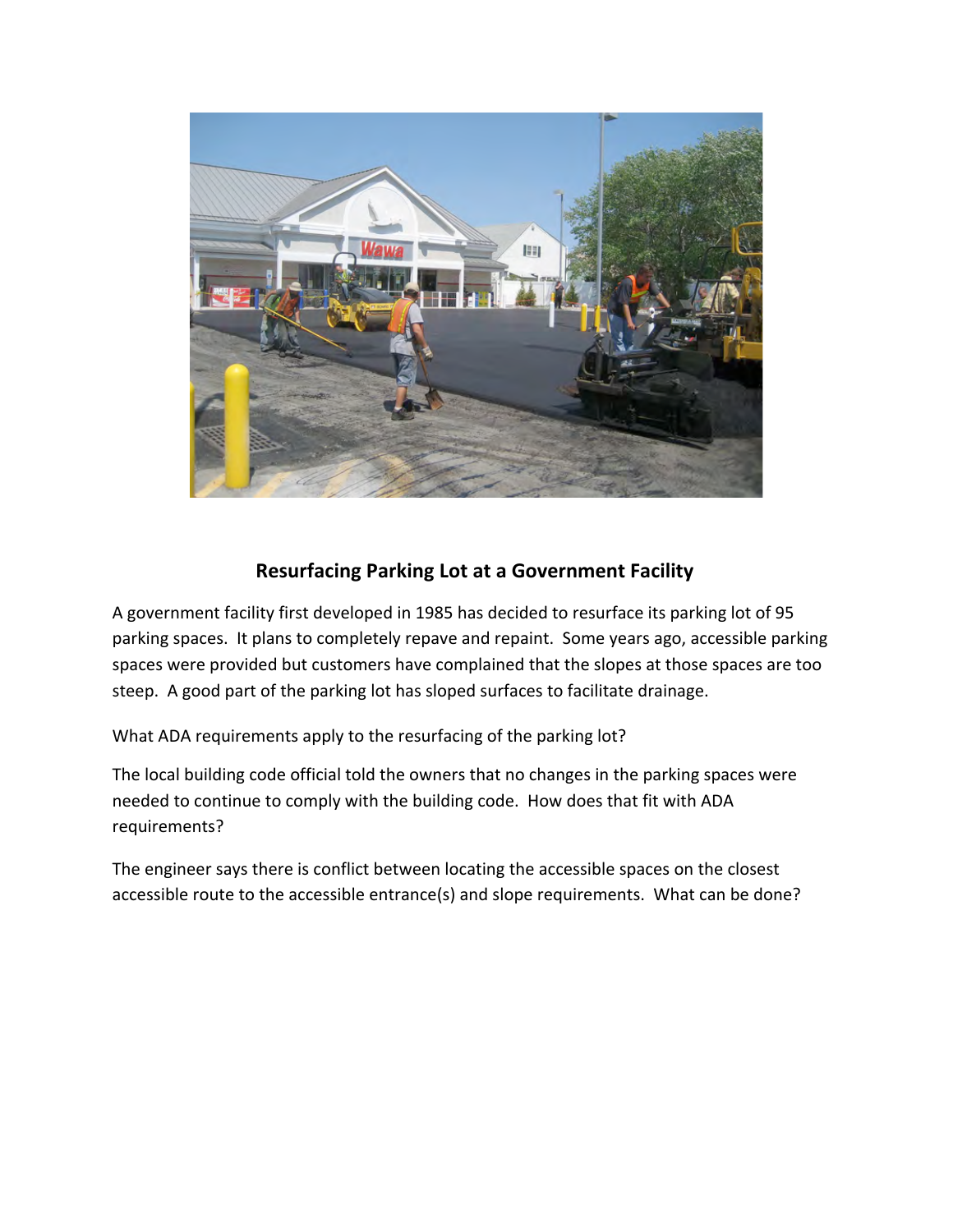

### **Accessibility of Town Sidewalks**

A town receives a complaint that sidewalks in the downtown area have a number of physical barriers. The town manager responded that there were no ADA requirements for sidewalks. The requirements only apply to pedestrian crossings at intersections.

How would you have answered the complaint? What are the ADA requirements?

Are there any other federal requirements that may apply?

Is the answer any different if the sidewalks are being replaced or renovated? How so?

What happens if others put elements in the right-of-way, such as utility poles, bus stop shelters, and dispensers that block access?